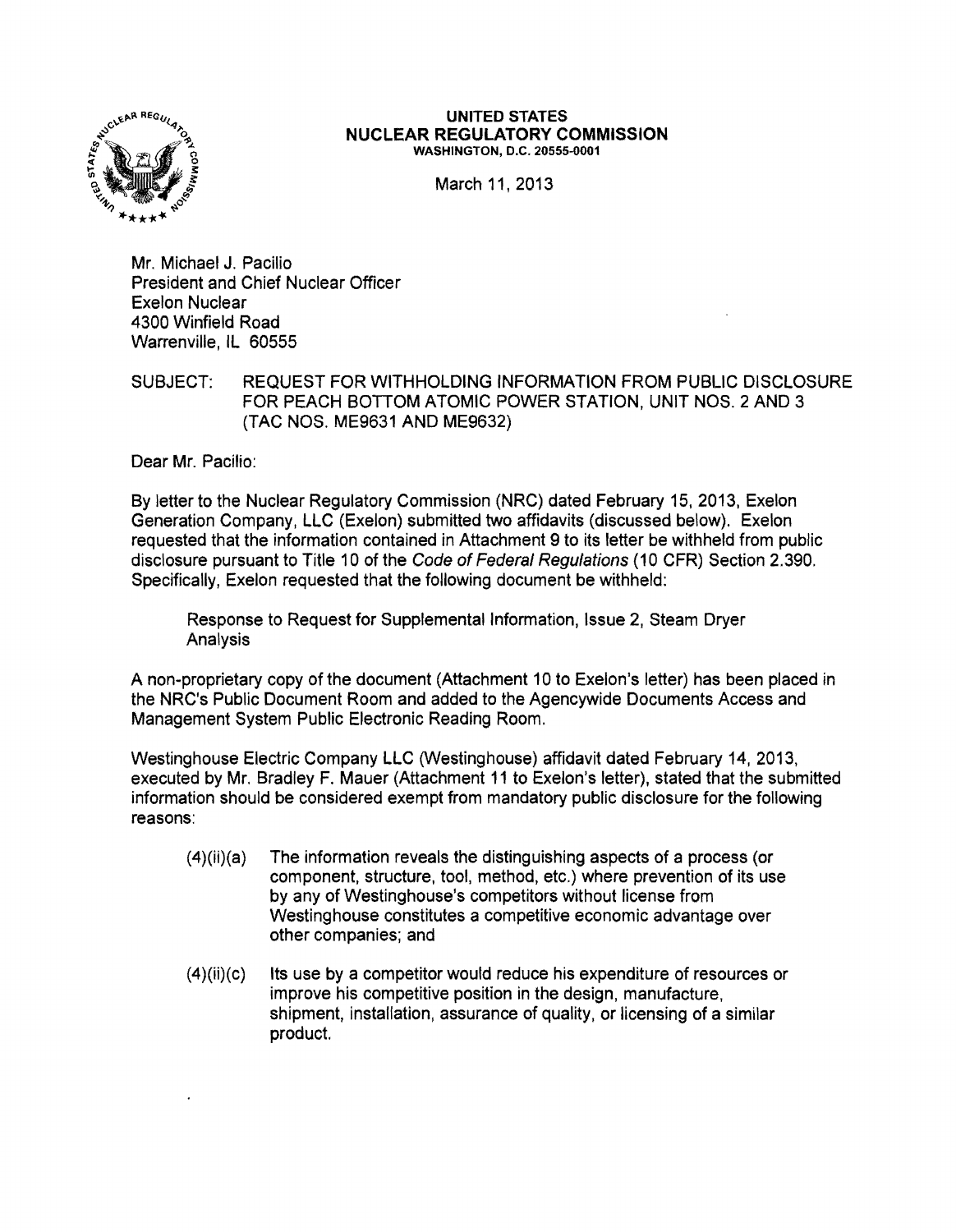## M. Pacilio and the contract of the contract of the contract of the contract of the contract of the contract of the contract of the contract of the contract of the contract of the contract of the contract of the contract of

Exelon affidavit dated February 14, 2013, executed by Mr. Craig W. Lambert (Attachment 12 to Exelon's letter), stated that the submitted information should be considered exempt from mandatory public disclosure for the following reasons:

- 3.ii The information is of a type that is held in confidence by Exelon, and there is a rational basis for doing so because the information contains methodology, data, and supporting information identified as "Proprietary Information;" and
- 3.v Public disclosure of this information could create substantial harm to Exelon's business interests because it expended considerable resources in developing and protecting the information.

We have reviewed your application and the material in accordance with the requirements of 10 CFR 2.390 and, on the basis of the statements in the affidavits, have determined that the submitted information sought to be withheld contains proprietary commercial information and should be withheld from public disclosure. Therefore, the version of the submitted information marked as proprietary will be withheld from public disclosure pursuant to 10 CFR 2.390(b)(5) and Section 103(b) of the Atomic Energy Act of 1954, as amended.

Withholding from public inspection shall not affect the right, if any, of persons properly and directly concerned to inspect the document. If the need arises, we may send copies of this information to our consultants working in this area. We will, of course, ensure that the consultants have signed the appropriate agreements for handling proprietary information.

If the basis for withholding this information from public inspection should change in the future such that the information could then be made available for public inspection, you should promptly notify the NRC. You also should understand that the NRC may have cause to review this determination in the future, for example, if the scope of a Freedom of Information Act request includes your information. In all review situations, if the NRC makes a determination adverse to the above, you will be notified in advance of any public disclosure.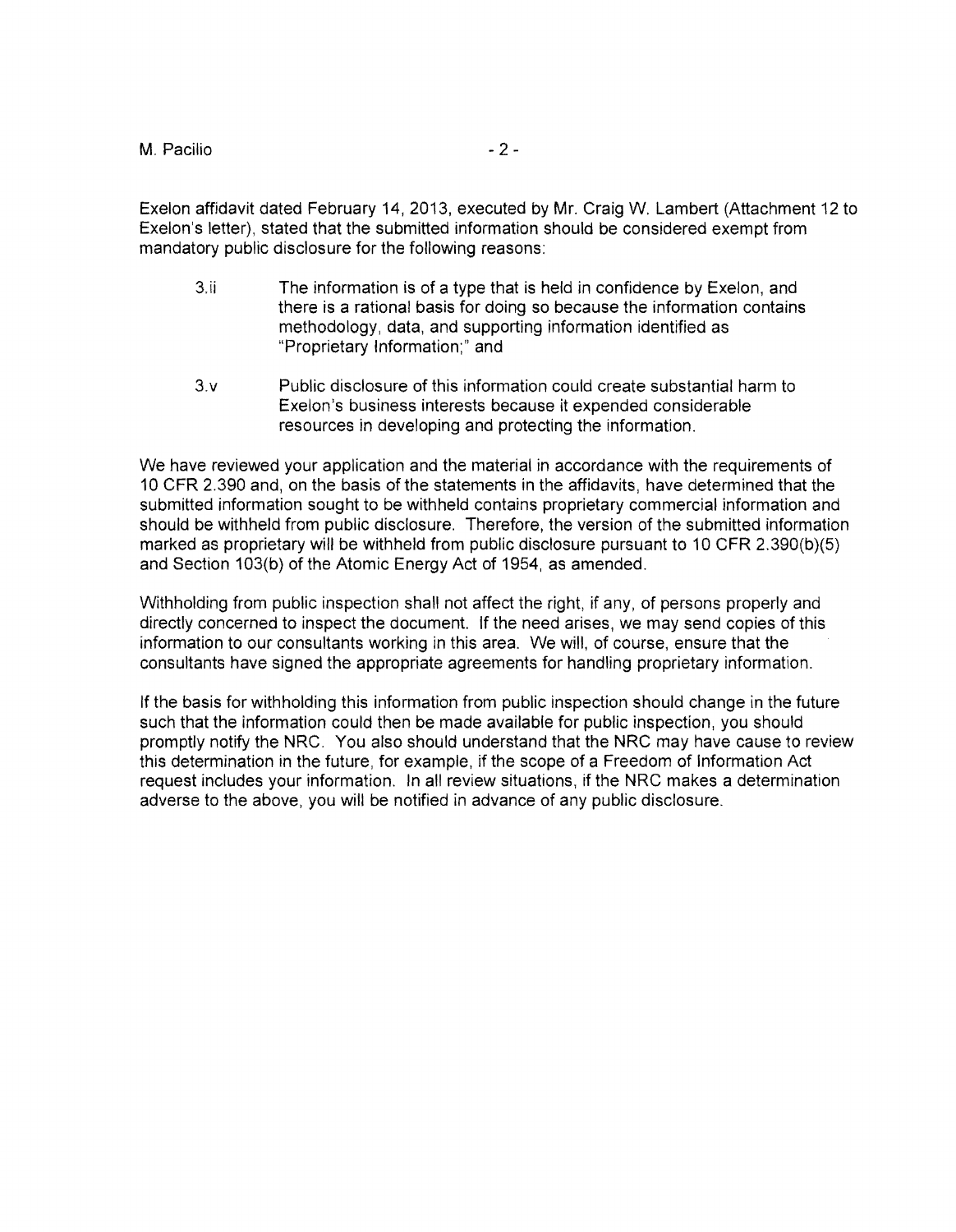M. Pacilio - 3 - 3 -

If you have any questions regarding this matter, I may be reached at 301-415-1420.

Sincerely,

Richard B. Ennis, Senior Project Manager Plant Licensing Branch 1-2 Division of Operating Reactor Licensing Office of Nuclear Reactor Regulation

Docket Nos. 50-277 and 50-278

cc: Mr. Bradley F. Mauer Manager, ABWR Licensing Westinghouse Electric Company Nuclear Sevices 1000 Westinghouse Drive Cranberry Township, PA 16066

> Mr. Craig. W. Lambert Vice President Power Uprates Exelon Nuclear 4300 Winfield Road Warrenville, IL 60555

Additional Distribution via Listserv